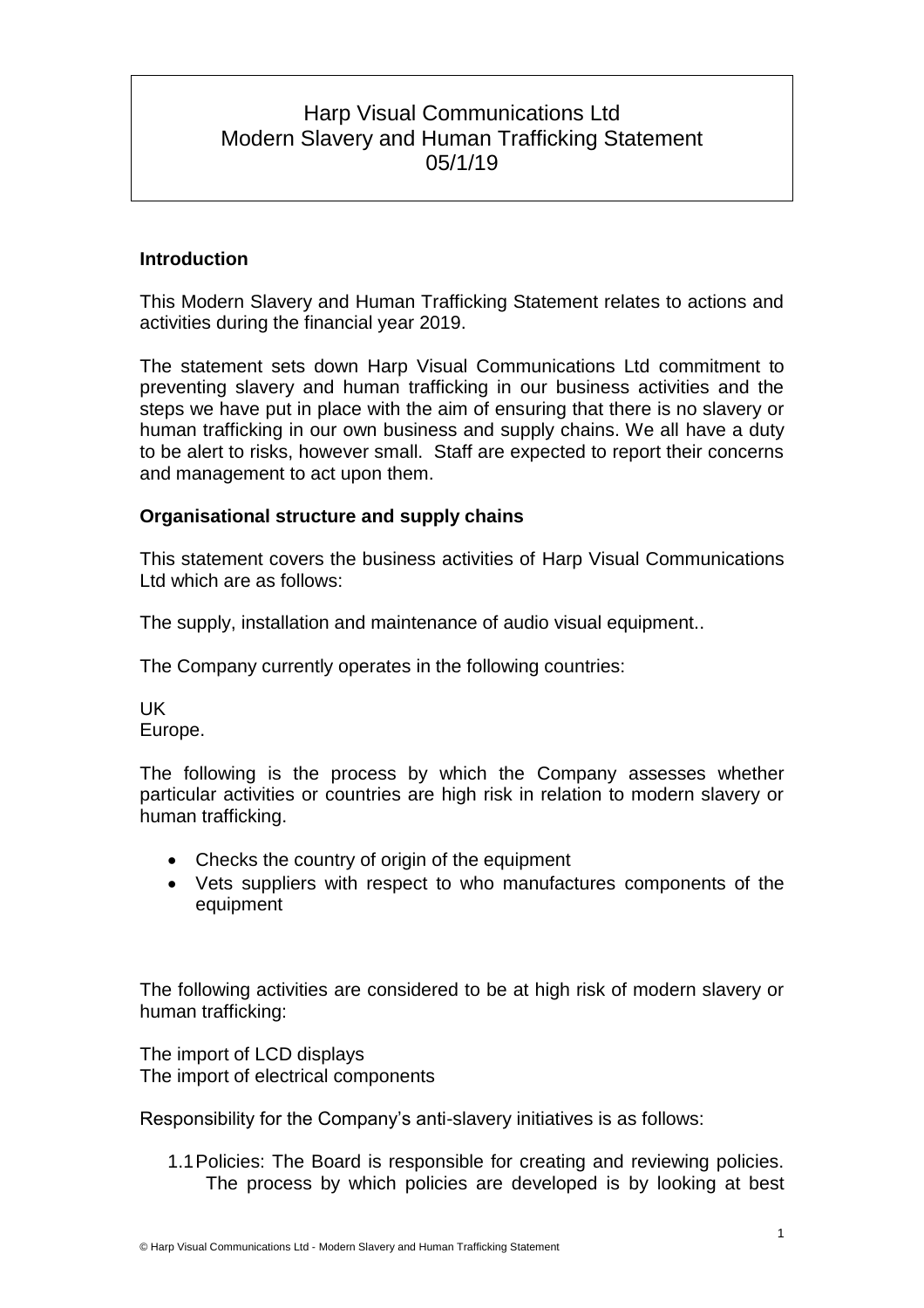practice and adapting to the needs of the company.

- 1.2Risk assessments: Harp's board is responsible for risk assessments in respect of human rights and modern by a process of continual annual vetting of suppliers.
- 1.3Due diligence: Harp's board is responsible for due diligence in relation to known or suspected instances of modern slavery and human trafficking.

# **Training**

To ensure a good understanding of the risks of modern slavery and human trafficking in our business and supply chains, the Company requires all staff to complete an online training course.

# **Policies**

The Company is committed to ensuring that there is no modern slavery or human trafficking in our business or our supply chains. This Statement affirms its intention to act ethically in our business relationships.

The following policies set down our approach to the identification of modern slavery risks and steps to be taken to prevent slavery and human trafficking in our operations shown in the employees hand book.

- 2.1 **Whistleblowing policy T**he Company encourages all its workers, customers and other business partners to report any concerns related to its direct activities or its supply chains.
- 2.2 **[Employee] OR [Company] Code of Conduct** In the company employee handbook - The Code of Conduct sets down the actions and behavior expected of employees when representing the Company.
- 2.3 **Corporate Social Responsibility (CSR) Policy** In the company employee handbook - The Company's CSR policy summarises how we manage our environmental impacts and how we work responsibly with suppliers and local communities.

# **Due Diligence Processes for Slavery and Human Trafficking**

The Company undertakes due diligence when considering taking on new suppliers, and regularly reviews its existing suppliers. The Company's due diligence process includes regularly asking suppliers to confirm previous statements, building long-standing relationships with suppliers and making clear our expectations of business partners and evaluating the modern slavery and human trafficking risks of each new supplier and invoking sanctions against suppliers that fail to improve their performance in line with an action plan provided by us, including the termination of the business relationship**]**.